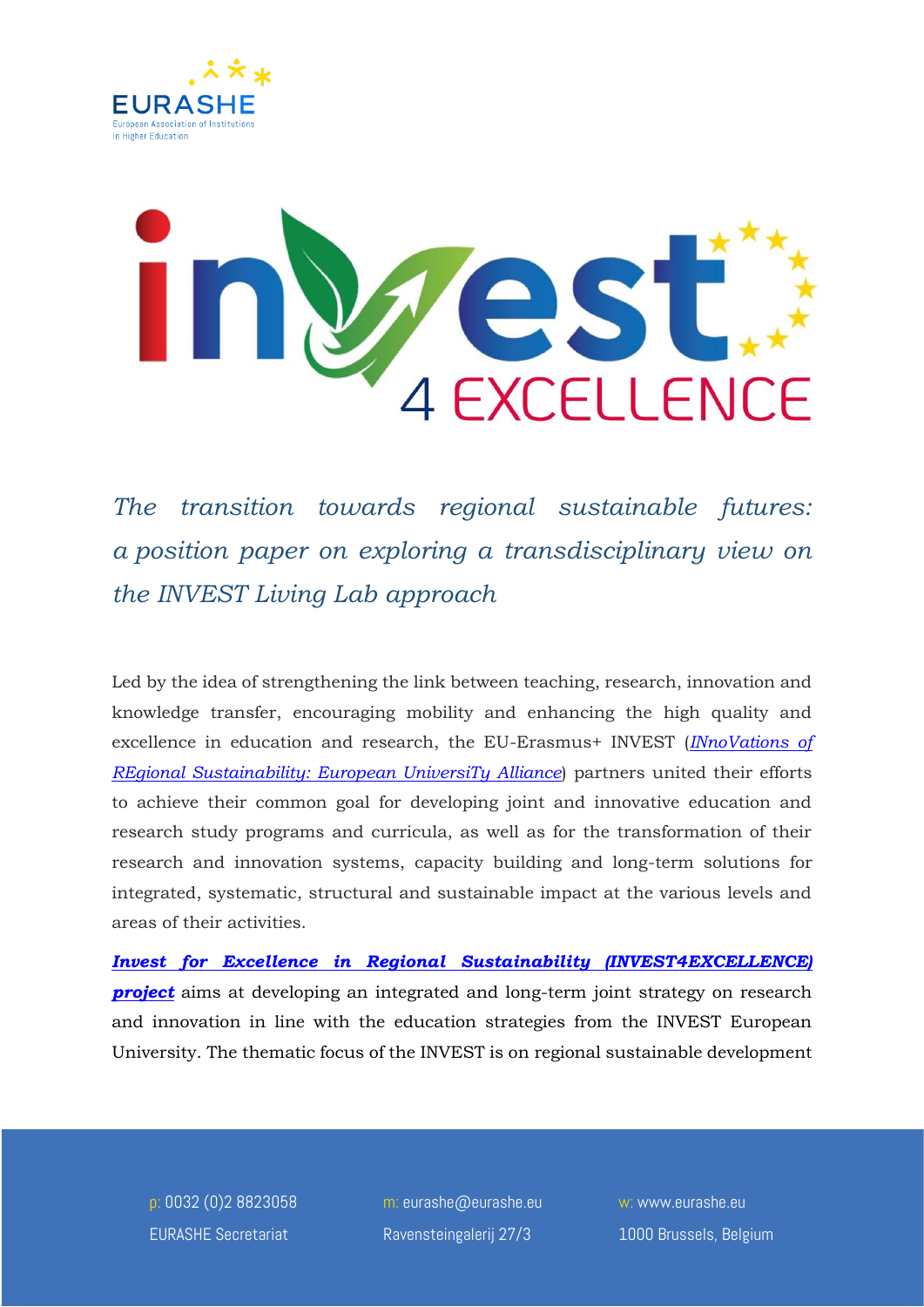

as one of the most important global challenges. The project will facilitate the development of a common approach and exchange knowledge across languages and borders, disciplines and sectors, of researchers, students, regional stakeholders, entrepreneurs and community organizations.

The INVEST Alliance envisions sustainable futures and aims at an open and enduser-oriented process with a Living Lab approach in regional innovative platforms. Quadruple helix partnerships of knowledge institutes, private companies, citizens, NGOs and governmental organizations in the Living Labs configuration presents a new form of transdisciplinary collaboration, as Living Labs provide a learning environment in combination with an action-oriented vision on regional transitions. With the launching of a number of Living Labs as arenas for action research and sustainable development, INVEST Alliance searches for generic design principles and operational conditions of these Living Labs. The development of this common approach departs from previous studies at the INVEST partner universities.

In the INVEST Alliance Living Labs transition pathways are designed and requiring a transdisciplinary positioning and sharing of experiences in an open and collegial manner by involved knowledge institutions. Furthermore, insights on the Living Lab approach in the context of regional sustainable development and the role of Higher Education are employed. This positioning is addressed in **a position paper** considering the importance of the challenge to research the performance and implications of the Living Labs' methodology and enhance a transdisciplinary view on research and education.

*The paper (Deliverable 3.1.)* considers the ambitions and experiences of participating INVEST universities and capitalizes on obtained insights and expertise to articulate implications for each institution and for the INVEST European university. In the years to come, this position paper will inspire the INVEST project partners and other interested parties to further explore how our shared ambitions for sustainable futures can be optimized in an even more European vision on strong,

p: 0032 (0)2 8823058 EURASHE Secretariat

m: eurashe@eurashe.eu Ravensteingalerij 27/3

w: www.eurashe.eu 1000 Brussels, Belgium